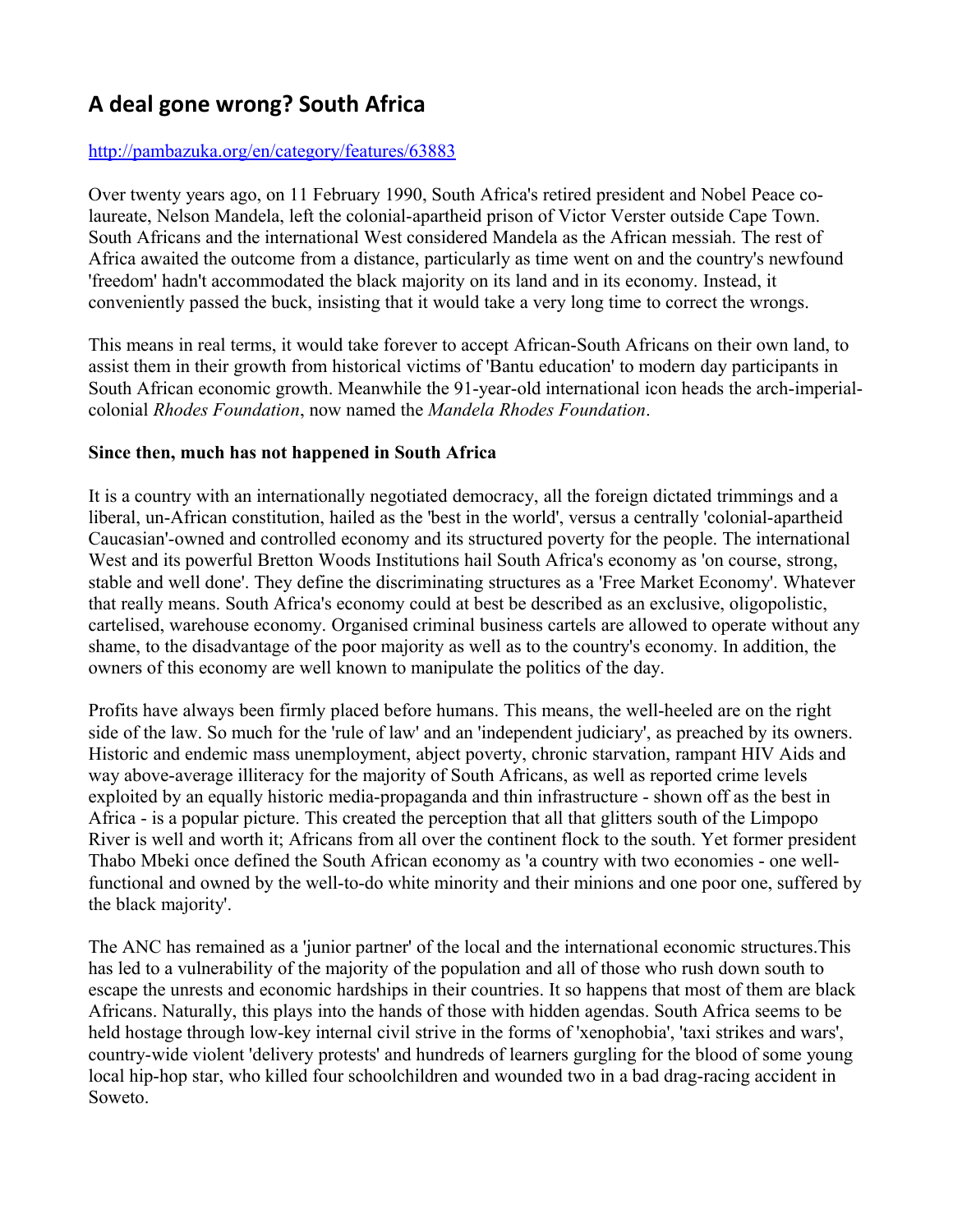To add insult to injury, the colonial-apartheid Caucasian Boers (white minorities and their paid up minions) thoroughly exploit a perceived loophole in the constitution - that of 'minority rights'. Their attacks on the ANC, its government and its structures as 'reverse racists', 'corrupt black Africans, unfit for their positions they now hold, incapable of self-government, let alone governing the country' are strategic, race-based and vicious. And they win their days in the courts against historic popular warsongs of the ANC. This flies in the face of 'national reconciliation'. They also interfere in basic human rights, such as land in sovereign, independent neighbouring African countries, using the country's judiciary.

Those unashamedly proud heirs of colonial-apartheid formed a host of active institutions throughout the country. They have openly declared their war against everything African, claiming their 'democratic rights to defend minority rights'. A hostile, foreign-owned and controlled media - some having sold shares to national trade union funds, thus masquerading as South African - has always been historically used to wage a propaganda war of attrition, in unison with the imperial-colonial-apartheid political opposition, against all democratic African liberation movements. That same cacophony of media propaganda went all out to ridicule President Jacob Zuma and reduce him to a buffoon-like Idi Amin of South Africa.

The timing of the aforementioned is obvious. All of the above-mentioned is rolled out just before the global FIFA World Cup hosted by South Africa in June/July 2010. Global media focus is on South Africa. To date, nothing has changed in sunny South Africa, except for some *Broad Based Black Economic Empowerment Africans* (BBBEEA), sitting in boardrooms, being used as shareholders to upkeep the old doctrine. Africans have also been recruited into the newsrooms, writing exactly what their white predecessors wrote before them. They were created by foreign white capital and made to form the buffer between black and white.

Without a doubt, it is colonial and race-based and it is deliberately and intentionally undermining not only the ruling ANC, but the ruling SWAPO Party of Namibia, Mozambique's Frelimo, the governing MPLA of Angola, ZANU PF in Zimbabwe, as well as Swaziland's King Mswati III and his government. There seems an all-out effort to achieve a 'new' South Africa under 'new' white rule by 2014, this time possibly accepted by South Africa's angry, hungry and tired black majority, the *Southern African Development Community* (SADC), *the African Union,* as well as the *international West*. Imagine if Germans were to attempt to further Nazi doctrines and policies after the Nurnberg Trials in post-Second World War Germany and the European Union (EU), enjoying foreign funded and directed 'civil society's' propagandistic support?

### A LEGACY DEAL

Senior researchers of South African history explain that a transformation in the ANC leadership took place from 1980. Many in the leadership had become over-compromised during talks with a host of imperial colonial-apartheid representatives across the board, South Africa's powerful foreign owned and controlled industry as well as the international West during the 'Cold War Era'. It was thus transformed to a capitalist elite. The established senior advocate and anti-apartheid veteran, George Bizos, also known as Mandela's attorney, said on national television in Johannesburg, the '*SABC TV 2 Morning Life'* programme in the morning of 11 February 2010, 'Nelson Mandela was the master of his own destiny, of his own life since 1985'.

While Mandela served his time in Victor Verster Prison outside Cape Town, he had a chef who cooked for him; free access to his family and the outside world; house attendants; newspapers, television and